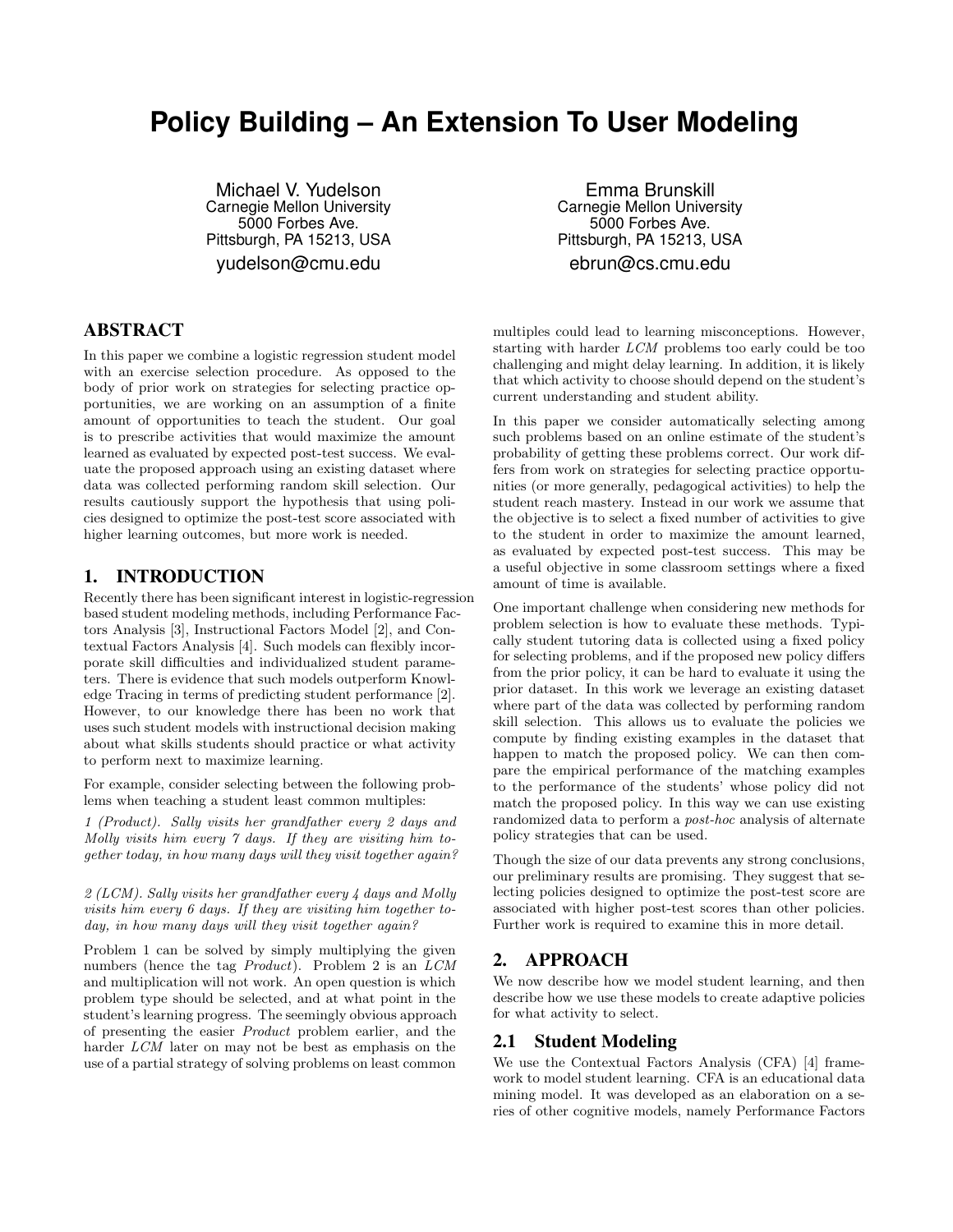**Input:** for student  $i$ , no. successes on skill 1 and 2,  $s_{i1}, s_{i2}$ , and no. failures  $f_{i1}, f_{i2}$ , all other parameters  $\psi_i$ , no. problems given  $d$ , no. problems left to give  $D$ Output: expected post-test score score for best skill to practice, bskill if  $d = D$  then score=0; for  $i = 1 : 2$  do {predict post-test score}  $score = score + p(c|skill_i)$  $skill = NULL$  {No more time to practice} end for else for  $j = 1 : 2$  do  $f'_{ij} = f_{ij} + 1$  {practiced skill j, failed}  $fscore_j^{fail} = \text{BestNextStill}(\text{for } k \neq j : \langle s_{ik}, f_{ik} \rangle,$  $s_{ij}, f'_{ij}, \psi_i, d+1, D)$  $s'_{ij} = s_{ij} + 1$  {practiced skill j, success}  $fscore_j^{suc} = BestNextSkill(for \t k \neq j : \langle s_{ik}, f_{ik} \rangle,$  $s'_{ij}, f_{ij}, \psi_i, d+1, D)$  $score(j) = p(f|s_{i1}, s_{i2}, f_{i1}, f_{i2}, \psi_i) * fscore_j^{fail} +$  $p(s|s_{i1},s_{i2},f_{i1},f_{i2},\psi_i)*fscore^{suc}_j$ end for  $score = \max_j score(j)$  $bskill = \arg \max_j score(j)$ end if

Analysis model [3], Additive Factors Model (AFM) [1], and Rasch 1PL IRT model [6]. In addition to account for the number of correct and incorrect attempts to apply a skill separately (as PFA does in contrast to AFM), it captures transfer effects of prior attempts with one skill on the other. A logistic regression form of CFA is given in Equation (1):

$$
logit(p_{ij}) = \theta_i + \sum_{a \in Q_j} (\beta_a + \gamma_a s_{ia} + \rho_a f_{ia}) + \sum_{b \notin Q_j} (\gamma_b s_{ib} + \rho_b f_{ib})
$$
\n(1)

Here,  $p_{ij}$  is probability that student i solves problem j correctly,  $\theta_i$  is student's ability parameter, and Q is a so-called Q-matrix [5] that encodes what skills are associated with  $j^{th}$ problem (or a problem step).  $\beta_a$ ,  $\gamma_a$ , and  $\rho_a$  are complexity, success learning rate, and failure learning rate respectively; they pertain to the skill(s) that is (are) addressed in  $j<sup>th</sup>$ problem (or problem step).  $\gamma_b$ , and  $\rho_b$  are success and failure transfer rates respectively; they capture transfer from skill b to skill a.  $s_{ix}$  and  $f_{ix}$  are the number of prior success and failures with  $x^{th}$  skill. In our prior work with CFA (rf. [4]) we found it to be superior to PFA, whether or not the transfer parameters ( $\gamma_b$  and  $\rho_b$ ) were significant. It is due to these reasons that we used CFA.

#### 2.2 Adaptive Instructional Policies

We now consider how to use our student model to automatically create adaptive instructional policies. Consider the scenario where we have 2 different skills we would like the student to learn, and we have a fixed number of opportunities D when we can give the student practice on either skill. We assume as input we are provided the CFA student learning parameters. The objective is to compute an adaptive policy for D skill opportunities should be provided to the student in order to maximize his expected post-test



Figure 1: Example adaptive instructional policy.

performance on 1 question per skill. The policy computed is an adaptive, conditional policy, because it depends on the responses made by the student: as the student responds to each practice opportunity, we update the number of success and failures of the student over each skill. This in turn will change what is the next best skill practice opportunity to give to the student. The way we compute the policy can be thought of as constructing a forward search tree, where we alternatively consider all possible skill practice opportunities to provide next, and then the possible responses (success or failure) of the student. We repeat this expansion for the desired number of D practice opportunities. At the end of this, at a tree leaf, we compute the expected post-test performance, given the successes and failures of the tree path to this leaf. This simply involves predicting the probability that the student will get a question about skill 1 correct plus the probability they will get a question about skill 2 correct. Both these quantities can be computed using the student model. We repeatedly take expectations and maximizations to use these leaf scores to decide what skill should be practiced at the current student state: see Algorithm 1 for details.<sup>1</sup> Two-steps of a sample adaptive policy are shown in Figure 2.1.

Note that the computed "optimal" policy that is expected to maximize the student's post test performance is a direct function of the input student parameters. Therefore, the optimal policy can be different for different students.

#### 3. DATA

The data comes from an experimental study conducted at Pinecrest Academy Charter Middle School. Students from  $6^{th}$  and  $7^{th}$  grades were exposed to a modified Carnegie Learning Bridge to Algebra (BTA) tutor. The part of the experiment we analyzed consisted of 10 sessions. In each of the sessions students were given 16 problems randomly drawn from a pool of 24 without replacement. One of the experimental conditions only included 8 problems to be delivered and it was removed for the sake of uniformity. Each session addressed a separate topic. Within a topic there were two or four skills, and the problems covered one or two of them. For example, one session was on least common multiples, and the skills were divided by: 1) whether the problem was formulated as a story or not ("story" or "word" problems), and 2) whether a solution can be obtained by mere multiplication or not ("product" and "true least common

<sup>&</sup>lt;sup>1</sup>An alternative, but equivalent, method is to have Algorithm 1 return a complete conditional policy tree showing what skill to give after each possible student response.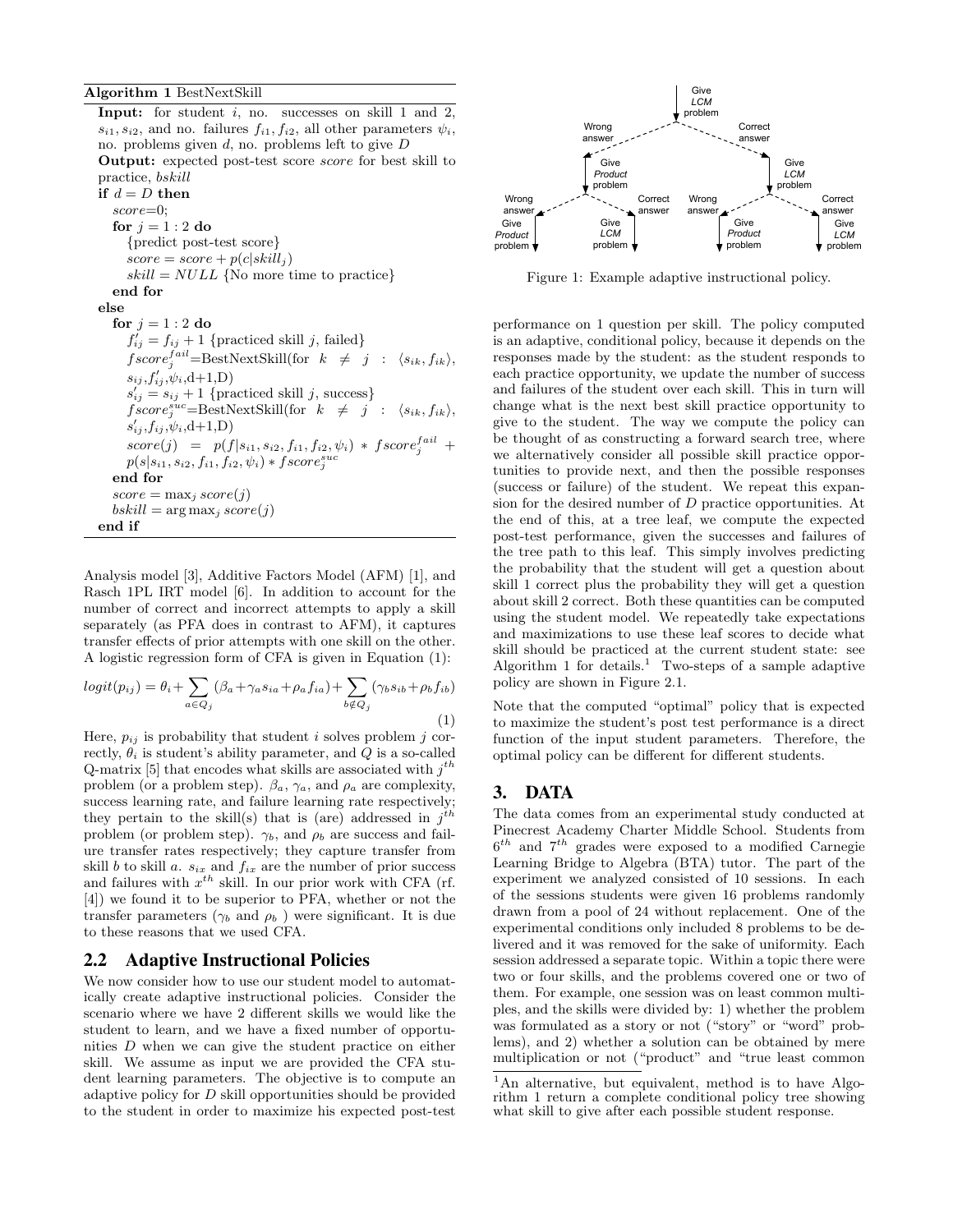| <b>Problem Session</b>           |         |             |           |  |  |
|----------------------------------|---------|-------------|-----------|--|--|
|                                  |         |             |           |  |  |
| Train CFA student models Pretest |         | Instruction | Post test |  |  |
| $(1-6)$                          | $(5-6)$ | $(7-10)$    | $(11-12)$ |  |  |

Figure 2: A topic session of 12 problems was divided into sections that we used to fit student models and consider pre and post performance after a period of 4 problems.

multiple" problems). In our analysis we group problems so that we considered only 2 alternate skills at a time.

### 4. EXPERIMENT

To evaluate our approach, we segmented each student's session data as follows (cf. Figure 3). Problems 1-6 were used to train the CFA models. These models were used to compute the instructional policy for a student to maximize expected post test score after doing 4 problems. The student's performance on problems 5-6 were used as a pretest score, then problems 7-10 were considered the tutoring/instructional phase, and the student's performance on problems 11-12 were considered a post test. Recall that the problems were selected randomly in the dataset that we used. We only used the first 12 problems (with a 4 problem "instructional" period) so that we could increase the likelihood of finding some overlaps in the data with the computed optimal 4-problem adaptive policies. Therefore we selected the subset of students who happened to get 1 problem for each of the 2 skills we considered in both the pretest and the post-test.

For comparison we also considered two alternate policies. One policy is to always give the student a problem for the skill that the student is more likely to solve correctly. We will call this policy an "easier problem" policy or just an "easy" policy. Our second comparison policy is to always provide the student with a problem that is for the skill that the student is less likely to solve correctly. We will call this policy a "harder problem" instructional policy or a "hard" policy. This harder policy is very similar to a common instructional approach used in Knowledge Tracing mastery learning in which a student is given an exercise for a skill that the student is least likely to have mastered.

We will compare the learning gains of students whose provided problems happened to match the 3 policies of interest (optimal, easy, or hard).

# 5. RESULTS

Data restriction. We focused our attention on the subset sessions where students improved between the pre- and posttest trials. The summary of learning effects between pre- and post-test trials is given in Table 1. Some sessions are listed twice (sessions 1, 3, and 6) because they contained multiple skills that will be divided into groups (e.g. Story-Word vs. Product-LCM in session 1). Sessions 5, 8, 9, and 10 were not considered because they contained errors in the data. We excluded sessions 2, 3 (both 3.1 and 3.2 versions), and 6.1 because students did not make measurable learning gains.

Policy Performance. A summary of the results of computing optimal policies for the students is given in Table 2. Recall that we compute an optimal policy for each student based on their student parameters. We then find instances in the data where the provided problems happened to match

Table 1: Learning between pre-test (trials 5 and 6) and posttest (trials 11 and 12)

| Sess-                       | No.   | Mean     | Mean      | Learn. | Learning   |
|-----------------------------|-------|----------|-----------|--------|------------|
| ion                         | stud. | pre-test | post-test | effect | t-test     |
|                             |       | score    | score     | size   | p-val      |
| 1.1                         | 48    | 1.06     | 1.52      | 0.73   | $0.000***$ |
| 1.2                         | 61    | 1.10     | 1.43      | 0.44   | $0.004***$ |
| $\mathcal{D}_{\mathcal{L}}$ | 51    | 1.76     | 1.80      | 0.09   | 0.299      |
| 3.1                         | 60    | 0.93     | 0.93      | 0.00   | 0.500      |
| 3.2                         | 47    | 1.00     | 1.09      | 0.11   | 0.280      |
| 4                           | 44    | 1.23     | 1.55      | 0.45   | $0.009**$  |
| 6.1                         | 53    | 0.98     | 1.21      | 0.29   | $0.038*$   |
| 6.2                         | 57    | 0.86     | 1.07      | 0.29   | $0.035*$   |
| 7                           | 44    | 1.41     | 1.77      | 0.59   | $0.002**$  |

the optimal policy we computed. We repeat this process with the easy policy and the hard policy. Note that it is quite unlikely that the randomly selected problems will happen to match any of the 3 policies. Therefore it is not surprising that the number of matches we find in the data for each of the 3 policies is quite low, ranging from 1 to 14 for optimal policies and from 0 to 7 for comparison policies. Table 2 also lists number of students that follow overlaps of optimal and ad hoc policies.

The last 5 columns of Table 2 show the comparison between students that received a particular policy versus all other students. Though we caution against making sweeping claims because the number of students that followed any of the policies is very low, there remain some encouraging results. First, for session 1.1 and 1.2, students that received the optimal policy did better than than students that did not. The results were not significant, but trending that way (paired t-test p-value=0.090). In the other 3 sessions it is extremely difficult to assess any trends, as there were very few students that followed any policy at all.

It is not yet clear if optimal policies are significantly better than the comparison policies. In session 1.2 9 matches to the optimal policy are on average only 0.31 standard deviations apart from the rest, while the 5 matches to hard policy are more than 1 standard deviation different from others. Interestingly, here matches of the hard ad hoc policy are a subset of those who received the optimal policy. It may be that those who received the hard ad hoc policy that drive most of the distinctive power of optimal policy. In session 1.1, 7 recipients of the hard ad hoc policy are a subset of followers of optimal policy as well. In both session 1.1 and session 1.2, receiving a harder item at every step during a period of interest seems to be universally beneficial with respect to post-test result. In contrast, in session 7, where complying or not with the easy ad hoc policy distinguishes students far better than optimal policy. Here, an easier problem at each of the trials of interest is more beneficial. Note that in general the optimal policy is just aiming to maximize the expected student post test performance, and it may not outperform other policies in particular individual cases.

Qualitative Assessment. We also wished to further assess the resulting optimal instructional policies, using insight from the student model parameters. Table 3 shows the CFA model parameters that were fit using all 16 prob-